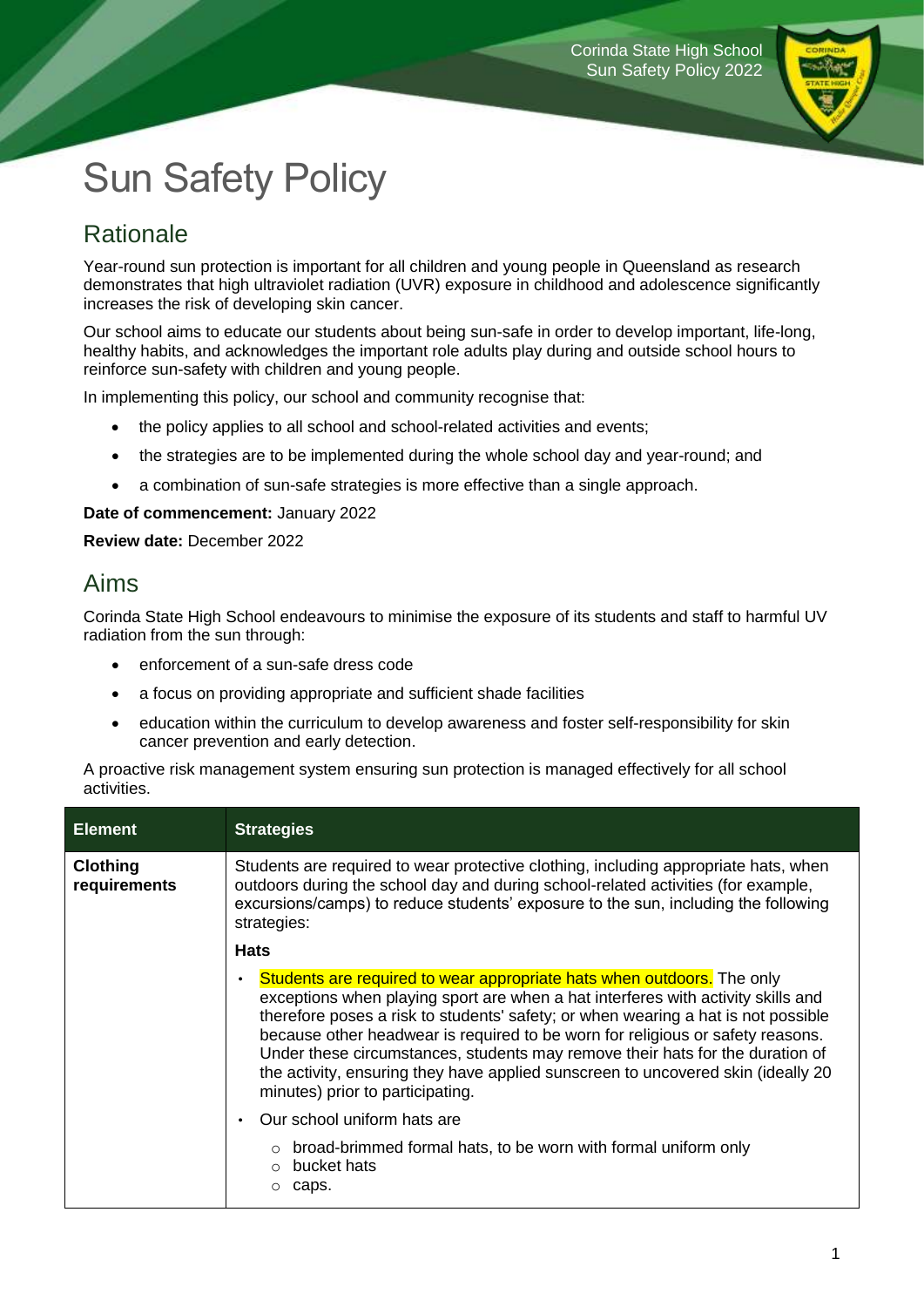

| <b>Element</b>                    | <b>Strategies</b>                                                                                                                                                                                                                                                                    |
|-----------------------------------|--------------------------------------------------------------------------------------------------------------------------------------------------------------------------------------------------------------------------------------------------------------------------------------|
|                                   | Staff remind students to wear hats when outdoors.<br>$\bullet$                                                                                                                                                                                                                       |
|                                   | Spare clean school hats are available for students to borrow if they forget their<br>$\bullet$<br>hat for curriculum activities (HPE/Agriculture).                                                                                                                                   |
|                                   | • Parents/carers are encouraged through social media and newsletter items to<br>have their children bring their hats to school.                                                                                                                                                      |
|                                   | <b>Sunglasses</b>                                                                                                                                                                                                                                                                    |
|                                   | Encourage students to wear sunglasses where it is safe and practicable to do so.<br>$\bullet$                                                                                                                                                                                        |
|                                   | <b>Swim shirts</b>                                                                                                                                                                                                                                                                   |
|                                   | Students are required to wear swim shirts/rash vests during all water-based<br>$\bullet$<br>activities occurring at outdoor venues, except during their race/s at competitions<br>and carnivals.                                                                                     |
| <b>Shade provision</b><br>and use | Our school maximises the use of available shade for outdoor activities:                                                                                                                                                                                                              |
|                                   | Sports activities are rotated during the week between the classroom and<br>$\bullet$<br>outdoors.                                                                                                                                                                                    |
|                                   | Temporary shade structures are used as necessary for outdoor events, for<br>$\bullet$<br>example, Athletics Day, Open Day and Cross Country.                                                                                                                                         |
| <b>Education</b>                  | Our school provides educational programs on sun-safety and preventative measures<br>through the following strategies:                                                                                                                                                                |
|                                   | Curriculum, teaching and learning                                                                                                                                                                                                                                                    |
|                                   | Sun-safety is formally taught as part of the implementation of the Australian<br>$\bullet$<br>Curriculum through Health and Physical Education                                                                                                                                       |
|                                   | Staff include the risk of exposure to UVR in their curriculum activity risk<br>$\bullet$<br>assessments for outdoor activities, which includes ensuring that adequate shade<br>is available for outdoor activities where possible, for example, using temporary<br>shade structures. |
|                                   | Incidental teaching and promoting sun-safe behaviours                                                                                                                                                                                                                                |
|                                   | Incidental teaching of personal sun-safety strategies occurs in all year levels as<br>part of the school routine on a regular basis, for example, through reminders to<br>students to wear hats and apply sunscreen.                                                                 |
|                                   | <b>Staff professional development</b>                                                                                                                                                                                                                                                |
|                                   | Staff are informed about the school's Sun Safety Policy and its requirements on<br>$\bullet$<br>induction.                                                                                                                                                                           |
| <b>Sunscreen</b><br>provision     | Our school recognises the importance of sunscreen use as a sun-safe measure and<br>implements the following strategies:                                                                                                                                                              |
|                                   | The school supplies SPF 30 or higher broad-spectrum, water-resistant sunscreen<br>$\bullet$<br>for student use.                                                                                                                                                                      |
|                                   | Parents/carers are encouraged through social media and newsletter items to<br>$\bullet$<br>have their children apply sunscreen before school.                                                                                                                                        |
|                                   | Parents/carers are encouraged to provide sunscreen for their child if they<br>don't wish their child to use the school's sunscreen.                                                                                                                                                  |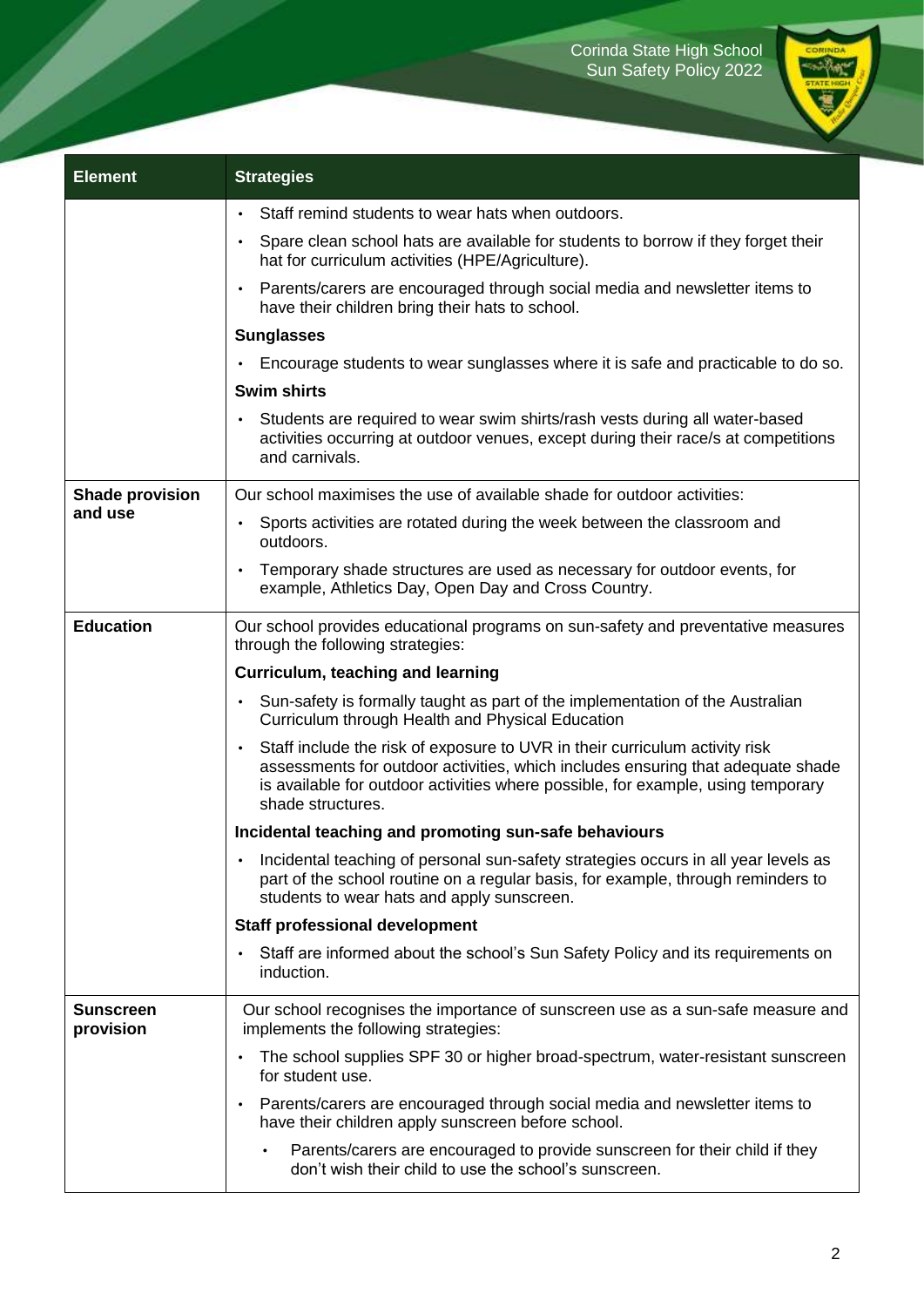

| <b>Element</b>                           | <b>Strategies</b>                                                                                                                                                                                                 |
|------------------------------------------|-------------------------------------------------------------------------------------------------------------------------------------------------------------------------------------------------------------------|
| <b>Modelling sun-</b><br>safe behaviours | Our school promotes the importance of parents/carers, teachers, ancillary staff,<br>volunteers and other adult supervisors as role models for students using the<br>following strategies:                         |
|                                          | Staff and P&C members are encouraged to consider the use of shade, sun-<br>safe hats and clothing, sunglasses and sunscreen when doing their duties,<br>running outside activities, and when on excursions/camps. |
|                                          | Staff are provided with a school staff bucket hat to wear when outdoors.<br>$\bullet$                                                                                                                             |
|                                          | Parents/carers are encouraged to have their children apply sunscreen before<br>$\bullet$<br>they come to school and provide personal sunscreen for their children to use<br>at school.                            |
| Cost<br>considerations                   | The department provides funding for sun-safety using the following strategies:                                                                                                                                    |
|                                          | School funding is allocated annually to enable the purchase of sunscreen for<br>$\bullet$<br>each class for the whole school year.                                                                                |
|                                          | Costs for sunscreen will be recovered in line with the Requests for Voluntary<br><b>Financial Contributions procedure.</b>                                                                                        |
| <b>Additional</b><br>strategies          | Other strategies our school uses to be sun-safe include:                                                                                                                                                          |
|                                          | Sunscreen stations are set up at sports carnivals and swimming carnivals.                                                                                                                                         |

### Implementation

- The school will inform parents of the Sun Safety Policy when a child enrols.
- The Sun Safety Policy will be available on the school website.
- The school will seek ongoing support from parents for the policy and its implementation through the newsletter.
- All new staff will be informed of the Sun Safety Policy at their health and safety induction.
- Incorporate education programs that focus on skin cancer prevention into the school curriculum.

## Expectations of Students

Students should:

- be aware of the school's Sun Safety Policy
- wear a hat when outdoors
- take responsibility for their own health and safety by being sun-safe, and comply with school requirements and using 30+ sunscreen and wearing a hat and sun glasses where possible
- when practicable, use shaded or covered areas when outdoors
- act as positive role models for other students in all aspects of sun-safe behaviour
- participate in sun-safe education programs.